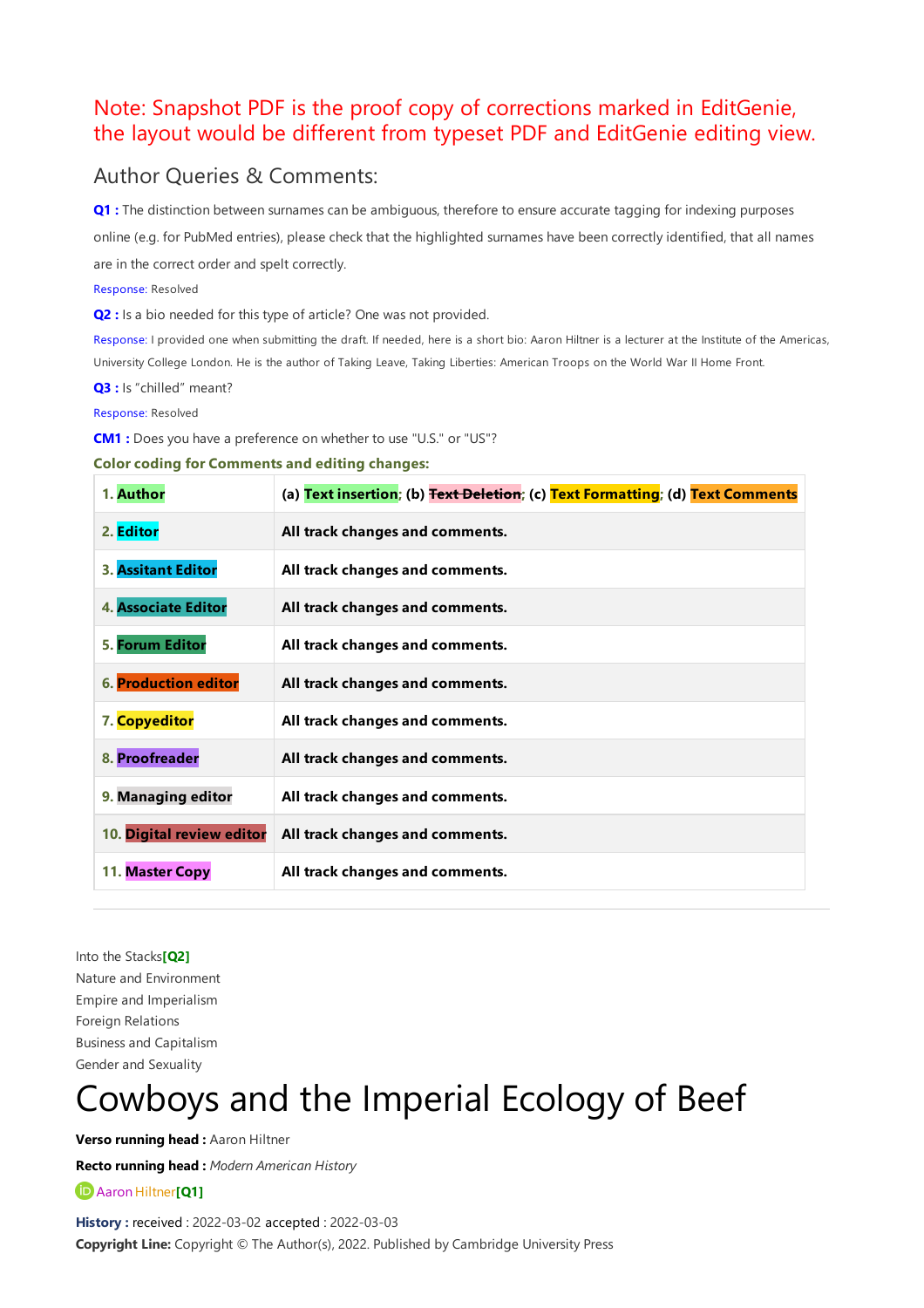#### **Keywords**

- Nature and Environment
- Empire and Imperialism
- **•** Foreign Relations
- Business and Capitalism
- Gender and Sexuality

Beef creates an emotional resonance that far outstrips its place within the market. In the 2000s, chicken may have dethroned beef as the most common meat on American plates, ending its reign since the 1940s, but most people do not seem to associate chicken breasts or poultry farmers with national identity the way Americans see ribeyes and cowboys as symbols of the nation's muscular, frontier past. [1](#page-4-0)

This emotional resonance has made beef an effective political totem in fights over extraction, gender, and the climate. After Representative Alexandria Ocasio-Cortez and Senator Ed Markey put forward their proposed Green New Deal, conservatives seized on a defense of hamburgers to oppose the climate initiative. At the Conservative Political Action Conference in 2019, Donald Trump Jr. and then Liberty University President Jerry Falwell Jr. took the stage to riff on the imagined effects of the proposed legislation before promising bloody reprisals. "My boys always had guns in their hands … that's not something you teach them, that's something they're born with," remarked Falwell, attempting to cast heteronormativity and male violence as natural phenomenon. "But as far as those cows you mentioned," Falwell said to Trump, "I've got 100 cows, you just let Alexandria Cortez show up at my house and try to take my cows away." Trump cheerily chimed: "I love cows, Jerry, they're delicious." Sebastian Gorka, former deputy assistant to President Trump, followed up with his own call to arms, warning the audience that the Democrats "want to take away your hamburgers! This is what Stalin dreamt <mark>about</mark>, but never achieved."<sup>[2](#page-4-1)</sup>

Gorka's dire prediction and Falwell's violent fantasy welded Friedrich Hayek's cautions in*The Road to Serfdom*about tyrannical central governments crushing capitalistic enterprise with a gunslinger vision of masculinity, in which a well-armed man puts down the insidious interlopers threatening his family and property. In that sense, Falwell's attempt to refashion himself as an individualistic, fearless cowboy merged the old frontier vision of hard, righteous bloodshed with the home invasion narrative that has prevailed in debates over crime, gun rights, and the shape of cities and neighborhoods. The individual right to consume a hamburger or steak connected these strands of masculinity, extraction, and consumption into another rejection of climate change legislation.

<span id="page-1-0"></span>Joshua Specht's*Red Meat Republic* offers a timely analysis of how beef became such a central part of our politics and diets. In this "hoof-to-table" history of the "cattle-beef complex" between the end of the Civil War and the mid-twentieth century, Specht demonstrates how meatpackers, large-scale ranches, and federal officials worked together to violently drive American Indians off their lands, develop an industrialized cattle trade, and create a national market for chillded [\[Q3\]](#page-0-4) beef as the protein of choice for the rich and upwardly mobile. *Red Meat Republic*convingcly rejects a technologically determinist explanation of beef's rise, noting that the modern slaughterhouse "and innovative management techniques made cheap beef possible, but they did little to determine who would benefit most from this new regime (meatpackers and investors) or bear its heaviest costs (workers, small ranchers, and American Indians)."<sup>[3](#page-4-2)</sup>

Specht also explains that the late-nineteenth-century flurry of land acquisitions for largescale operations and subsequent surplus beef production had been made possible by a boom of international investment in U.S. ranches. But otherwise he paints mostly a domestic picture of the rise of modern beef politics. Stockmen and packers do not venture far beyond the western ranches or Chicago yards, and the cattlemen do not spend too much time thinking about competitors and cattlelands in other parts of the world. Meatpacking houses in Specht's story sell a big shipment to the French army, but this transnational exchange is limited to purchase orders and advertisements seeking to convince European customers of the safety of canned beef.<sup>[4](#page-4-3)</sup>

*Red Meat Republic*'s domestic focus makes sense in light of the enduring popular image of the simple cowpoke. From Billy the Kid to the Marlboro Man, iconic images trafficked by dime novels, films, and advertising campaigns have celebrated this romanctic, heroic, and manly figure born on the frontier and tragically destined to die as industry and capital rode in on the railroad. Scholars have largely agreed and consigned the cowboy to a pre-modern place in the historiography, divorced from transnational currents of capital and empire that remade the political economy and ecology of lands across the Global South during the late nineteenth and early twentieth centuries.

Yet promising new directions of research on the history of the cowboy have begun. Andrew Sluyter's *Black Ranching Frontiers: African Cattle Herders of the Atlantic World, 1500–1900* (2012) and other recent works examine how African and European ranching traditions influenced the development of herding in the Americas.<sup>[5](#page-4-4)</sup> Michael M. Miller's study of the XIT cattle empire in Texas and Montana meanwhile reveals how cowboys and ranch managers, far from provincial cowpunchers, employed sophisticated surveying and accounting procedures—how else could they count thousands of steers scattered across ranches the sizes of small countries? They were professionals comfortable in both the saddle and the boardroom, ready to expertly push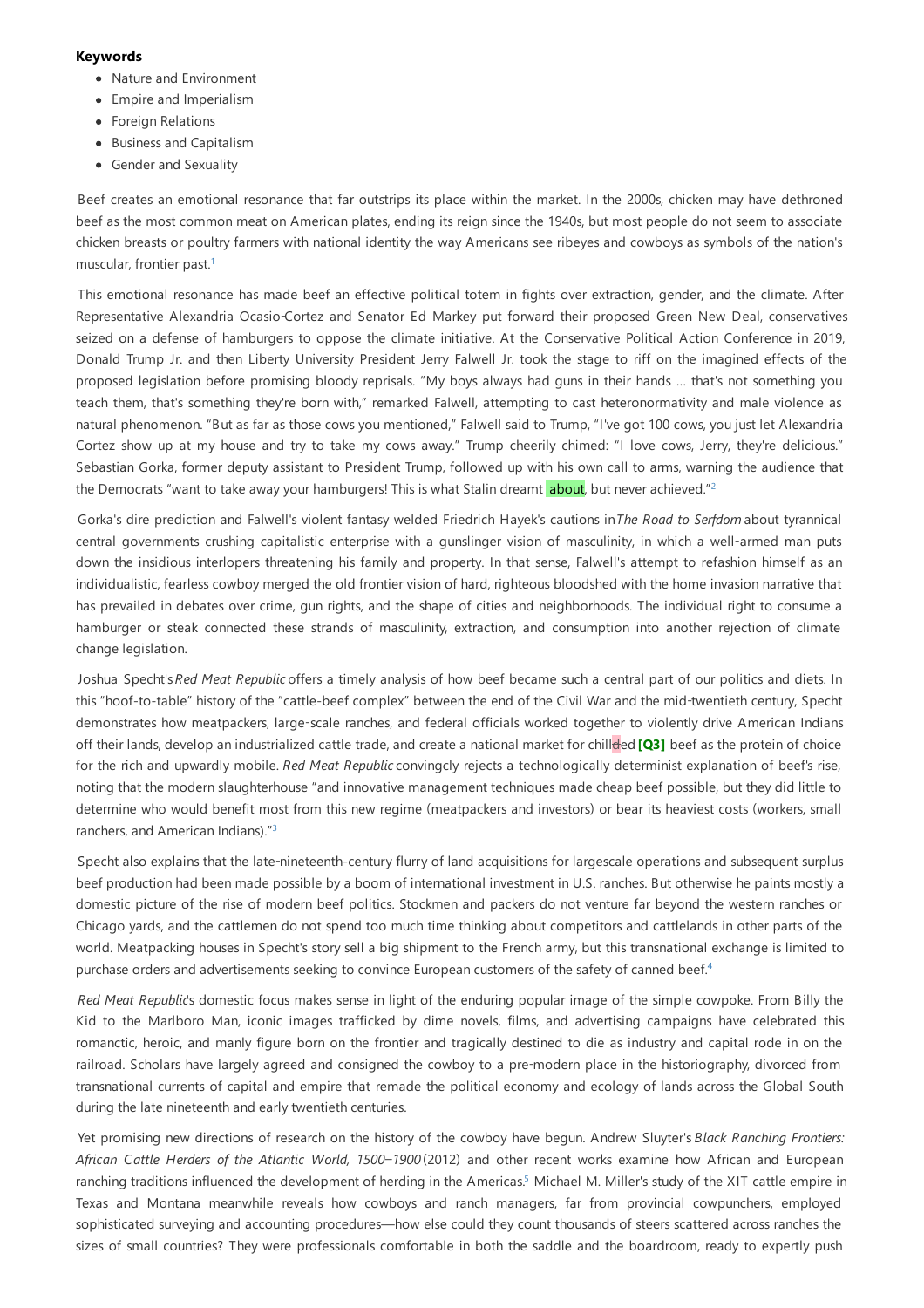thousands of head across a river ford and then negotiate a complex freight contract at the railhead.<sup>[6](#page-4-5)</sup>

The longstanding perception that the cowboy dies when the range closes and the international cattle trade begins has greatly obscured how cattlemen emerged as the dual agents of empire and capital in the Rio de la Plata, Southern Africa, and Australasia at the turn of the century. Likewise, bringing these internationally based cowboys to the center of the story can capture how investors and governments treated beef more like crucial strategic resources such as oil, coal, water, or drugs, and less like pork or poultry. The imperial competition to wrest control of beef exports reflects the use of hard and soft power by the United States and the United Kingdom to manage and shape the ecology of subject nations. Cowboys were the linchpin operators in this process, and their actions have greatly influenced the structure, and consequences, of the global beef trade today.

### **Imperial Ecology**

Historians have, of course, long recognized how empires used animals, plants, and other organisms to seize land and subjugate peoples. Alfred W. Crosby established this connection between environmental change and colonial exploitation in his foundational study, *Ecological Imperialism: The Biological Expansion of Europe, 900–1900*(2004). In that work, Crosby framed the [7](#page-4-6) European introduction and management of animals as fundamentally a kind of biological invasion. Describing the Europeans "seeding" "horses, cattle, pigs, goats, sheep, asses, chickens, and cats" in the Americas and Australia, he argues that "because these animals are self-replicators, the efficiency and speed with which they can alter environments, even continental environments, are superior to those for any machine we have thus far devised." $8$ 

This concept of biological invasion remains an almost reflexive way of framing imperial ecological dynamics. Colonizers, scientists, and capitalists arrive to plant "weedy" animals, soon lose control of their herds, and watch as the destructive ecological transfer unfolds. Ulrike Kirchberger and Brett M. Bennett's edited volume*Environments of Empire: Networks and Agents of Ecological Change* (2020) offers compelling chapters on such imperial ecological transfers (phytopathology in Cameroon and Togo, the collection of hippo skins in Liberia, mud worms infesting Eastern Australian oysters). Kirchberger and Bennett, however, also generally accept the invasion biology model, noting that European scientists "often realized the limits of ecological engineering and then turned into helpless bystanders who had to observe the unintended consequences of their initiatives."<sup>[9](#page-4-8)</sup> The introduction of non-native animals like cows was an invasion in some sense, too. Cattle rooted and eroded the soil, ate all kinds of plant material, generally flourished in the abundant plains and grasslands of the Americas, and adapted to the variable weather conditions.<sup>[10](#page-4-9)</sup> The desire to create a new landscape for the cow also <mark>partly</mark> drove the campaign to nearly eradicate the American bison and force Indigenous peoples off their lands.

Yet, this model of invasion only works so well, and can fail to grasp the interplay between empires and the ecology of the places that hosted imperial animals. Rebecca J. H. Woods's*The Herds Shot Round the World: Native Breeds and the British Empire, 1800– 1900* (2017) tweaks the usual invasion ecology script by following British attempts to breed and maintain "native" Hereford cattle and Merino sheep in North America and Australasia. Acknowledging that these breeds were changed and shaped by their environments, Woods nevertheless stresses the use of these breeds as "hoof-soldiers in the great agropastoral expansion of the British Empire." She uncovers how much more conscious and deliberate officials and agriculturalists were in using animals to control imperial ecologies, as well as how successful they were in channeling the movement of global foodstuffs. The metropole's fear that its "native" breeds were being diluted and creolized mirrored and influenced the demand that "English purity and nativeness" be protected from the "successive waves of immigration of former colonial subjects." <sup>[11](#page-4-10)</sup> Woods's study and others such as Lizzie Collingham's punchy*The Hungry Empire: How Britain's Quest for Food Shaped the Modern World*(2017) demonstrate that at the center of imperial politics and diplomacy lay a relentless demand to control and moldmanage and shape animals, food, and environment.<sup>[12](#page-4-11)</sup>

#### **Cowboys Take the Reins of Extractive Empire**

The expansion of the livestock trade to Latin America likewise resembles not so much an uncontrolled biological invasion, but rather a hostile takeover. Cowboys and ranch managers working for well-connected syndicates used their experience and technical knowledge to secure key parts of the beef production process such as pastures, railways, meatpacking plants, or clipper ship lines. British, French, and American investors often favored hiring managers and intermediaries who had real experience as both cowhands and accountants. Cowboys and ranch managers, then, served as on-the-ground representatives for these powerful financial groups headquartered in the United States or elsewhere. Investors lacked the eye and experience to assess land purchases, recognize diseased steers, make reliable counts of the herds, or to interact with other cowboy cultures. Few shareholders genuinely wanted or were able to spend time in the vast rangeland of the Panhandle or Gran Chaco. They provided directives instead to trusted cowboysand ranch managers like Scottish-born Murdo Mackenzie.

Mackenzie's career in the stock and beef processing world reveals the critical role of these "go-between" figures in spreading cattle operations to new locales as part of a larger effort to manage the land, animals, and ecology of nations that exported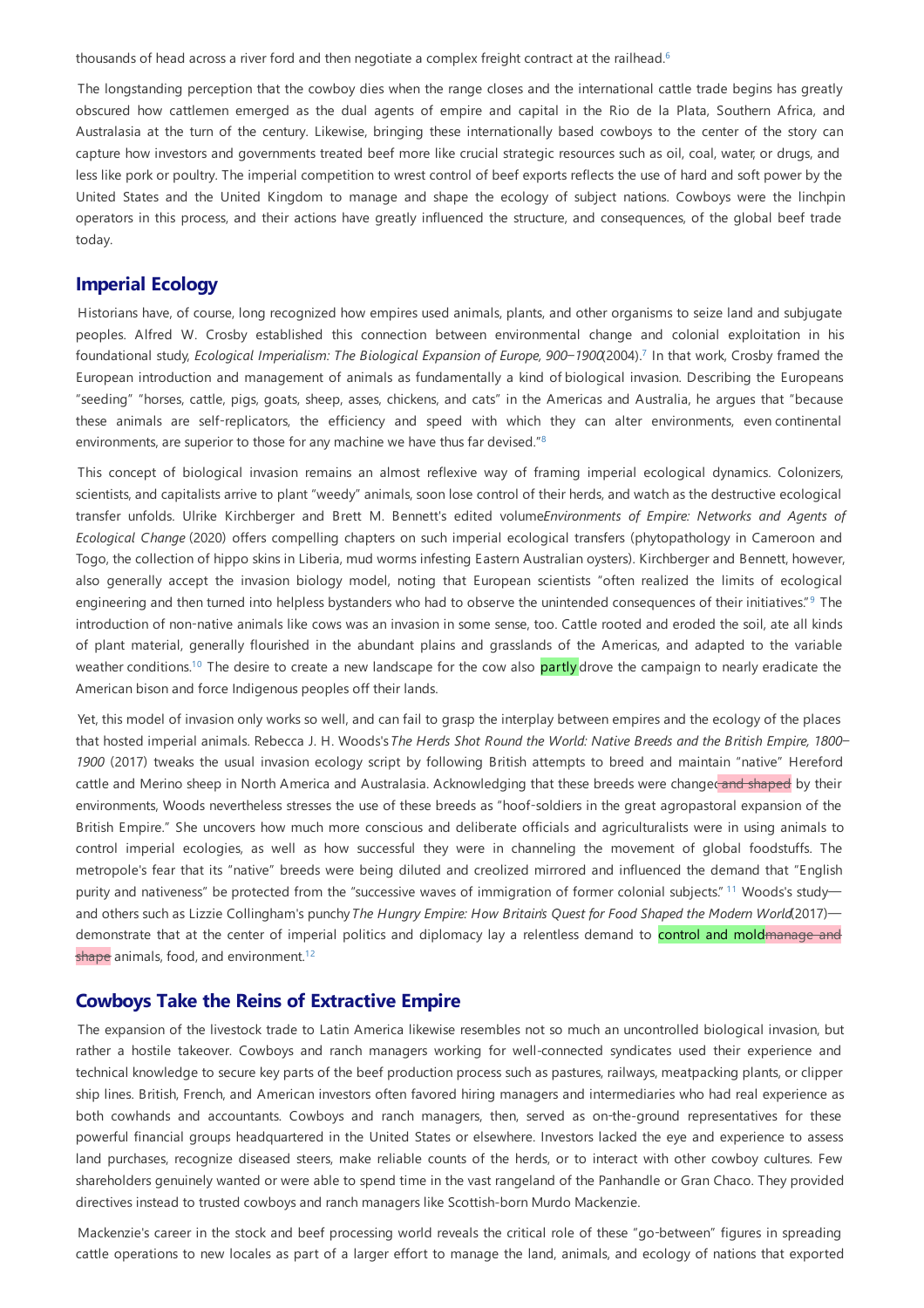<span id="page-3-0"></span>strategic agricultural commodities. Mackenzie was born and educated in Scotland before jumping at the chance to head the Prairie Cattle Company in Colorado and become a U.S. <sup>1</sup>

citizen. Mackenzie found himself comfortable both on the ranch and with his investors, learning much about breeds, pasture grasses, and land management. By 1891, the Texas-based Matador Land and Cattle Company had poached him to run their ranches using ribbon-winning Hereford bulls. In 1905, he became the founding president of the American Stock Growers Association. President Theodore Roosevelt would call him, "the most influential of American cattlemen."<sup>[13](#page-4-12)</sup>

In 1912, a set of transatlantic backers with the Brazil Land, Cattle, and Packing Company lured Mackenzie to oversee their emerging market in southern Brazil. Accompanying Mackenzie were cowboys who had worked with him on his Matador outfit across the United States and Canada. Mackenzie would spend time in Mato Grosso trying to import U.S. and European techniques and breeding. Based in São Paulo, he guided the company's investors including a group of French and Belgian bankers who partnered with the American financier Percival Farquhar. Farquhar was a politically connected hegemon who already administered several concerns across Latin America, namely railways and subsidiary commodities companies that required freight transport (e.g., lumber and beef).<sup>[14](#page-4-13)</sup> The *New York Times* depicted Farquhar and his partners as commercial conquistadors who might eventually connect the agricultural markets and railways from "Canada to Cape Horn."<sup>5</sup> He and his company directors explicitly saw their efforts to produce and direct the flows of primary commodities as a part of the larger imperial game. Mackenzie's cowboys got to work by trying to remake the forested and flood-prone 1.8 million hectares the company would ultimately secure. They fenced in significant areas, an barbed wire, attempted to introduce forage crops like alfalfa, which had flourished in Argentina<mark>,;</mark> and initially tried to breed Shorthorn and Hereford stock into the Creole herds.<sup>[16](#page-5-1)</sup> Mackenzie and his associates soon built out the organization, constructing meatpacking plants in São Paulo and elsewhere, while expanding cattle and land interests south along the Rio de la Plata to Uruguay and Argentina<sup>[17](#page-5-2)</sup> Yet competitor firms—from Argentina, Britain, France, and Uruguay— were also grabbing their own claims in Mato Grosso. By the late 1930s, these foreign consortiums controlled 13.6 percent of present-day Mato Grosso do Sul. [18](#page-5-3)

This "cattle rush" in Brazil mirrored a similar scramble in the early twentieth century to secure Argentine herds, land, and meatpacking factories, as well as favorable relations and terms with the Argentine landed and political elite. Cowboys, ranchers, and stockmen working as agents for the Chicago meatpacking firms Swift, Armour, and Morris had scouted and secured refrigerated packing houses (*frigorificos*) in Argentina to service the reefer ships and ice-cooled box cars delivering steaks across continents and oceans.<sup>[19](#page-5-4)</sup> British officials fumed that the Chicago packing cartels had effectively gained a chokepoint that left the United States in command of all beef exports, aside from the Australasian markets. One 1911 British consular report noted the perilous position created by U.S. cowboys and packers, with only one non-American *frigorifico* remaining. "British capitalists would do well to secure their legitimate share in the meat industry of this country before its resources become absorbed by American trusts," the report concluded.<sup>[20](#page-5-5)</sup> These recurring races to secure crucial parts of the beef production process greatly resembled the feverish moves by empires and capitalists to capture oil and mineral rights elsewhere.<sup>[21](#page-5-6)</sup>

A dedicated study of these American and British cowboys and ranchers operating in the Pampas could help scholars realize a more flexible definition of hard and soft power. Katherine C. Epstein has already identified how researchers too easily limit hard power to factories and dreadnoughts, while soft power theorists fail to connect how cultural capital and social organization often reinforce the coercive goals of military and political power. Epstein argues that scholars need to refocus on the "the sinews, or infrastructure" of globalization and empire.<sup>[22](#page-5-7)</sup> Daniel Immerwahr's How to Hide an Empirelikewise demonstrates how empires have used the economic structures and sinews highlighted by Epstein to build a continuum of hard and soft power that often remains hidden.<sup>[23](#page-5-8)</sup> Seizing guano islands, setting screw thread standards, or setting up a new packer line serve as methods of imperial control that last long after an empire formally departs. In the 1940s, Brazil may have moved to expropriate foreign cattle ranches including Brazil Land, Cattle, and Packing, previously run by Murdo Mackenzie, and Juan Perón may have exacted higher beef prices and control of the British railways in exchange for continued Argentine trade and diplomatic cooperation.<sup>[24](#page-5-9)</sup> But the long influence of British and American cowboy culture and enterprise continues to shape Argentina and Brazil.

Ranchers across Brazil, for example, recently set up barbecue stands outside the doors of Banco Bradesco branches in response to climate activists campaigning for Brazilian financial services to incorporate carbon calculations into bank applications.<sup>[25](#page-5-10)</sup> In Argentina, measures to limit exports have been met with howls that it would damage the international image and culture of Argentines. In 2021, gauchos rode in protest against continued caps on beef exports.<sup>[26](#page-5-11)</sup> Like the purported demand to deny Americans their hamburgers or New York strip, seemingly threatening to wrench *asado* or *churrasco* from the forks of Argentines and Brazilians is used to further the goals of the huge meat cartels fighting anyenvironmental regulation.

These protests come in the face of the clear ecological and climatic harm caused by beef production. Today, cattle farming causes 36 percent of all deforestation associated with agriculture, reducing more than twice as much tree cover as palm oil, soy,  $\csc$ oa, rubber, coffee, and wood fiber combined.<sup>[27](#page-5-12)</sup> Cattle slaughtered for beef and used for milk produces 65 percent of total livestock emissions, with methane being particularly deleterious.<sup>[28](#page-5-13)</sup> Beef and dairy cattle operations produce 9.42 percent of total anthropogenic GHG emissions<sup>[29](#page-5-14)</sup> By comparison, the entire EU accounts for 7.52 percent of total emissions<sup>[30](#page-5-15)</sup> Yet, across the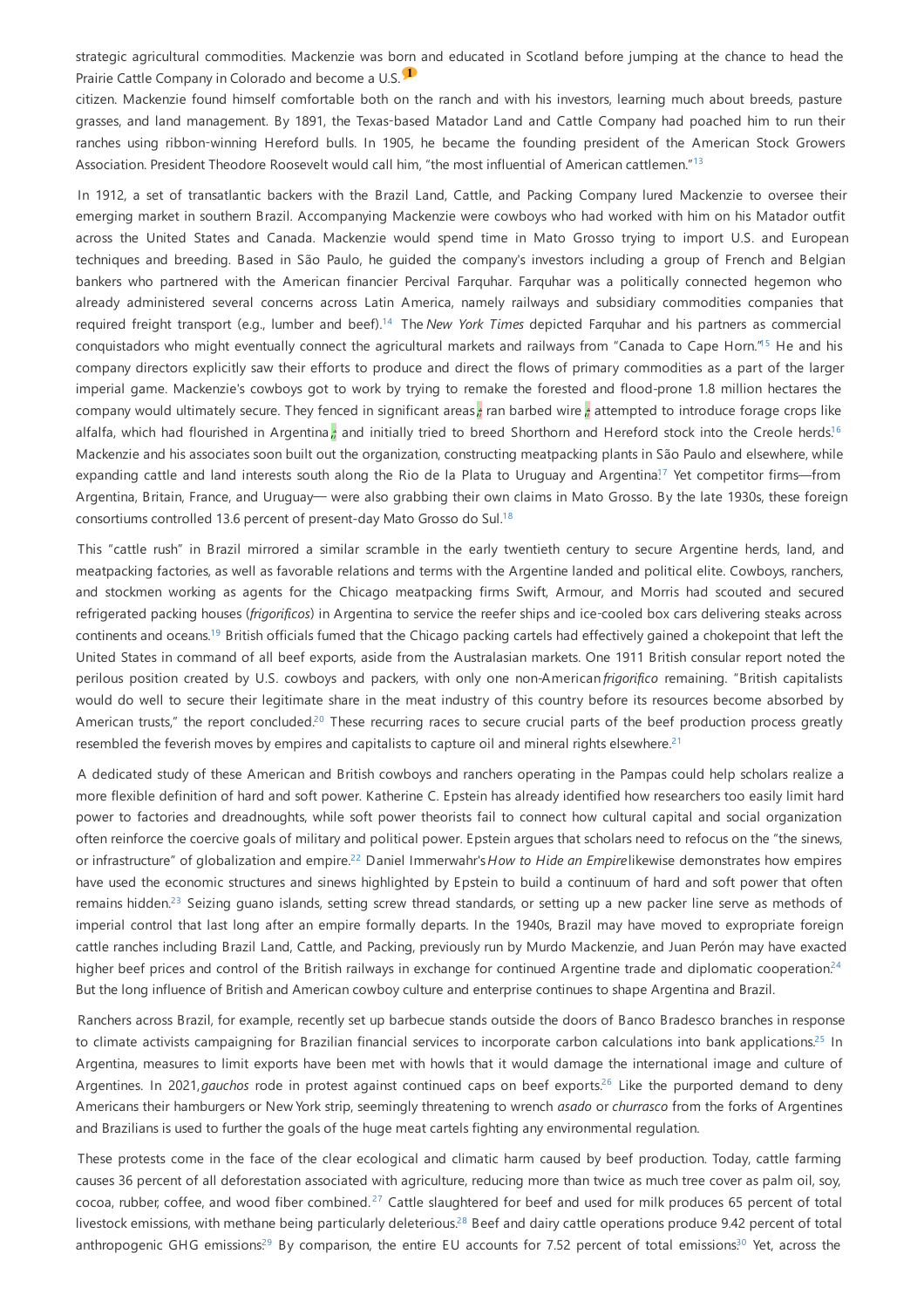Americas, the combined power of the meatpacking multinationals and the cultural grip of beef stymies efforts to break out of this system.

Cowboys and ranchers were the critical agents who told capital and officials how to create this system of imperial ecological control that wielded hard economic and infrastructural power, as well as the soft power of a romantic mythology of rugged, manly violence atop horseback.The cowboysand *gauchos* knew how to apply violent action to animals, landscapes, and workers, and who to pressure or bribe. They connected the centers of financial and imperial power with the growing cattle empires outside Buenos Aires and São Paulo. And they helped to create a culture of masculinity across the Americas. At the intersection of global capital, imperial plays, and at the beginning of the Anthropocene we find an American character that we thought we knew well.

### **Footnotes**

<span id="page-4-0"></span><sup>1</sup> "Per Capita Availability of Chicken Higher than that of Beef," Economic Research Service, US Department of Agriculture,

<https://www.ers.usda.gov/data-products/chart-gallery/gallery/chart-detail/?chartId=58312> (accessed Jan. 14, 2021). While chicken remains the U.S.'s most popular meat, beef retains a larger global trade value. See Organisation for Economic Co-operation and Development and Food and Agriculture Organization of the United Nations, *OECD-FAO Agricultural Outlook* (2021), OECD iLibrary, [https://doi.org/10.1787/agr-data](https://doi.org/10.1787/agr-data-en)en. X

<span id="page-4-1"></span>CPAC, "CPAC 2019 – Live from Our CPAC Stage at Liberty University," Mar. 2, 2019, video, 27:59, <https://youtu.be/vV1m7EPolsM>; David **2** Remnick, "Alexandria Ocasio-Cortez Is Coming for Your Hamburgers!," *The New Yorker*, March 2, 2019, https://www.newyorker.com/news/daily[comment/alexandria-ocasio-cortez-is-coming-for-your-hamburgers.](https://www.newyorker.com/news/daily-comment/alexandria-ocasio-cortez-is-coming-for-your-hamburgers)

<span id="page-4-2"></span>Joshua Specht, *Red Meat Republic: A Hoof-to-Table History of How Beef Changed America* (Princeton, NJ, 2019), 3. **3**

#### <span id="page-4-3"></span>Ibid., 227–35. **4**

<span id="page-4-4"></span>Andrew Sluyter, *Black Ranching Frontiers: African Cattle Herders of the Atlantic World, 1500–1900* (New Haven, CT, 2012). See also Terry **5** Jordan, *North American Cattle-Ranching Frontiers: Origins, Diffusion, and Differentiation* (Albuquerque, NM, 1993); Kyle Ainsworth, "Field Hands, Cowboys, and Runaways: Enslaved People on Horseback in Texas's Planter-Herder Economy, 1835–1865," *Journal of Southern History* 86, no. 3 (Aug. 2020): 557-600.  $\times$ 

<span id="page-4-5"></span>Michael M. Miller, "Cowboys and Capitalists: The XIT Ranch in Texas and Montana, 1885–1912," *Montana: The Magazine of Western History* 65, **6** no. 4 (Winter 2015): 3–28; Michael M. Miller, *XIT: A Story of Land, Cattle, and Capital in Texas and Montana* (Norman, OK, 2020).

<span id="page-4-6"></span>Alfred W. Crosby, *Ecological Imperialism: The Biological Expansion of Europe, 900–1900*, 2nd ed. (Cambridge, UK, 2004). Zoologist and **7** ecologist Charles Elton preceded Crosby with *The Ecology of Invasions by Plants and Animals*, which radically changed how scientists, regulators, and historians thought about the transfer of biota across landscapes and environments. See Charles Elton, *The Ecology of Invasions by Plants and Animals* (London, 1958). Of course, William Cronon's *Nature's Metropolis: Chicago and the Great West* (New York, 1992) became a landmark study for understanding the development of cities and their relationship to agriculture and ecology, and continues to influence environmental histories. **x** 

<span id="page-4-7"></span>Crosby, *Ecological Imperialism*, 173. **8**

<span id="page-4-8"></span>Ulrike Kirchberger, "Introduction," in *Environments of Empire: Networks and Agents of Ecological Change*, eds. Ulrike Kirchberger and Brett **9** M. Bennett (Chapel Hill, NC, 2020), 1–18, here 10. Likewise, the authors in Jodi Frawley and Iain McCalman's *Rethinking Invasion Ecologies from the Environmental Humanities* connect the Anthropocene concept to the invasion ecologies framework, arguing that invasion biology itself is socially constructed (and that the division between the wilderness and anthropic space is largely imagined). Jodi Frawley and Iain McCalman, eds., *Rethinking Invasion Ecologies from the Environmental Humanities* (New York, 2014).

<span id="page-4-9"></span>Crosby, *Ecological Imperialism*, 177. **10**

<span id="page-4-10"></span><sup>11</sup> Rebecca J. H. Woods, The Herds Shot Round the World: Native Breeds and the British Empire, 1800-1900 (Chapel Hill, NC, 2017), 22. For those looking for an examination of how the U.S. federal government used its regulatory powers as a tool of imperial ecology, see Marsha Weisiger, Dreaming of Sheep in Navajo Country (Seattle, WA, 2011); and lan Tyrrell, Crisis of the Wasteful Nation: Empire and Conservation in Theodore *Roosevelt's America* (Chicago, 2015).

<span id="page-4-11"></span>12 Lizzie Collingham, The Hungry Empire: How Britain's Quest for Food Shaped the Modern World (London, 2017). Bathsheba Demuth offers a more compelling vision of the limits of humans to control animals and the environment compared to the typical invasion ecology models. See Bathsheba Demuth, "The Walrus and the Bureaucrat: Energy, Ecology, and Making the State in the Russian and American Arctic, 1870– 1950," *The American Historical Review* 124, no. 2 (April 2019), 483–510.

<span id="page-4-12"></span>William M. Pearce, *The Matador Land and Cattle Company* (Norman, OK, 1964). **13**

<span id="page-4-13"></span><sup>14</sup> Robert T. Swaine, The Cravath Firm and Its Predecessors, 1819–1948, Vol. I: The Predecessor Firms, 1819–1906 (New York, 1946), 154; "The Brazil Railway Company," *The Economist*, Sept. 20, 1913, 535; Dante Mendes Aldrighi and Flávio A. M. de Saes, "Financing Pioneering Railways in São Paulo: The Idiosyncratic Case of the Estrada de Ferro Sorocabana, 1872–1919," *Estudos Econômicos* 35, no. 1 (2005): 133–68, here 155–